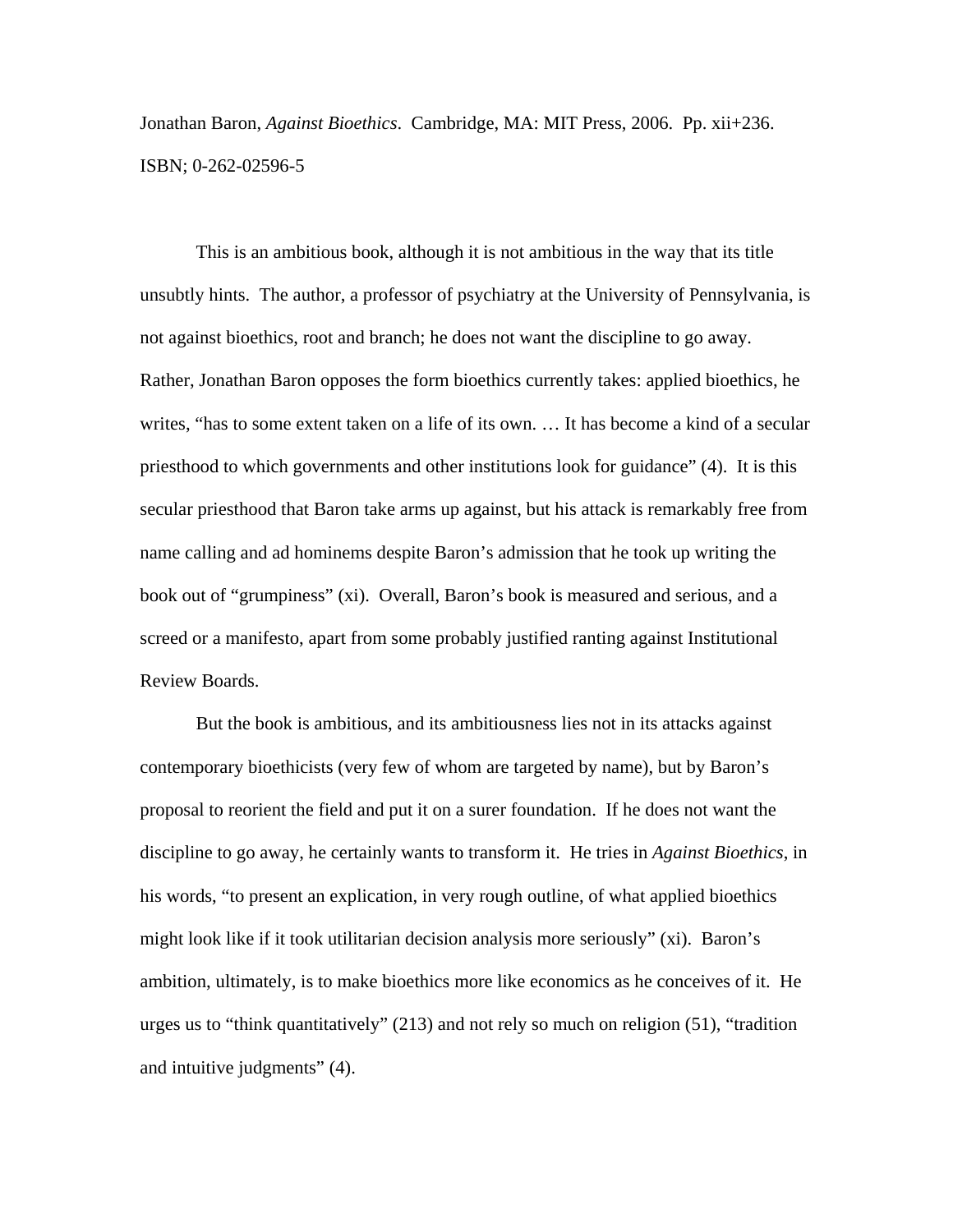If Baron does not entirely succeed in his effort, it is not from want of trying. In a short space (a little over 200 pages), Baron tackles nearly every major topic in bioethics: consent (chapter 6), drug research (chapter 8), the value of life (chapter 5), conflicts of interest (chapter 7), world health (chapter 10), etc. But Baron clearly wants us to judge his book not on the individual treatment of any of these topics, but on the overall strength of his method (utilitarian decision analysis) for exploring controversies in these areas and resolving them. Ironically, however, the sum of the book's parts end up being more valuable than the whole: one can read with profit many chapters of the book (especially the later chapters in the book) without subscribing to utilitarian decision analysis. And it is a good thing, too, because it means that the book is worth reading and thinking about even without becoming a fan of utilitarian decision analysis, a method which does not live up to the considerable hype that Baron bestows on it.

 The strongest chapters of the book are chapter 4 ("Going Against Nature") and chapter 6 ("Coercion and Consent") and they give us the surest examples of Baron's method on display – both its possibilities and its limitations. Utilitarian decision analysis, boiled down to its essence, is that we should select the option that has the best expected consequences, or in the jargon, "maximizes expected utility" (5). When we are faced with questions of whether we should use technology to eliminate genetic defects in children (one of the subjects covered in chapter 4) we should not unreflectively reject that technology, or traffic in confusing metaphors about life being a gift not to be tampered with (64). Rather, according to Baron, we ought to more soberly ask: what good will come of it, what's the likelihood of success, and what are the chances of things going wrong? Nor should we oppose efforts to extend the length of a normal human life, as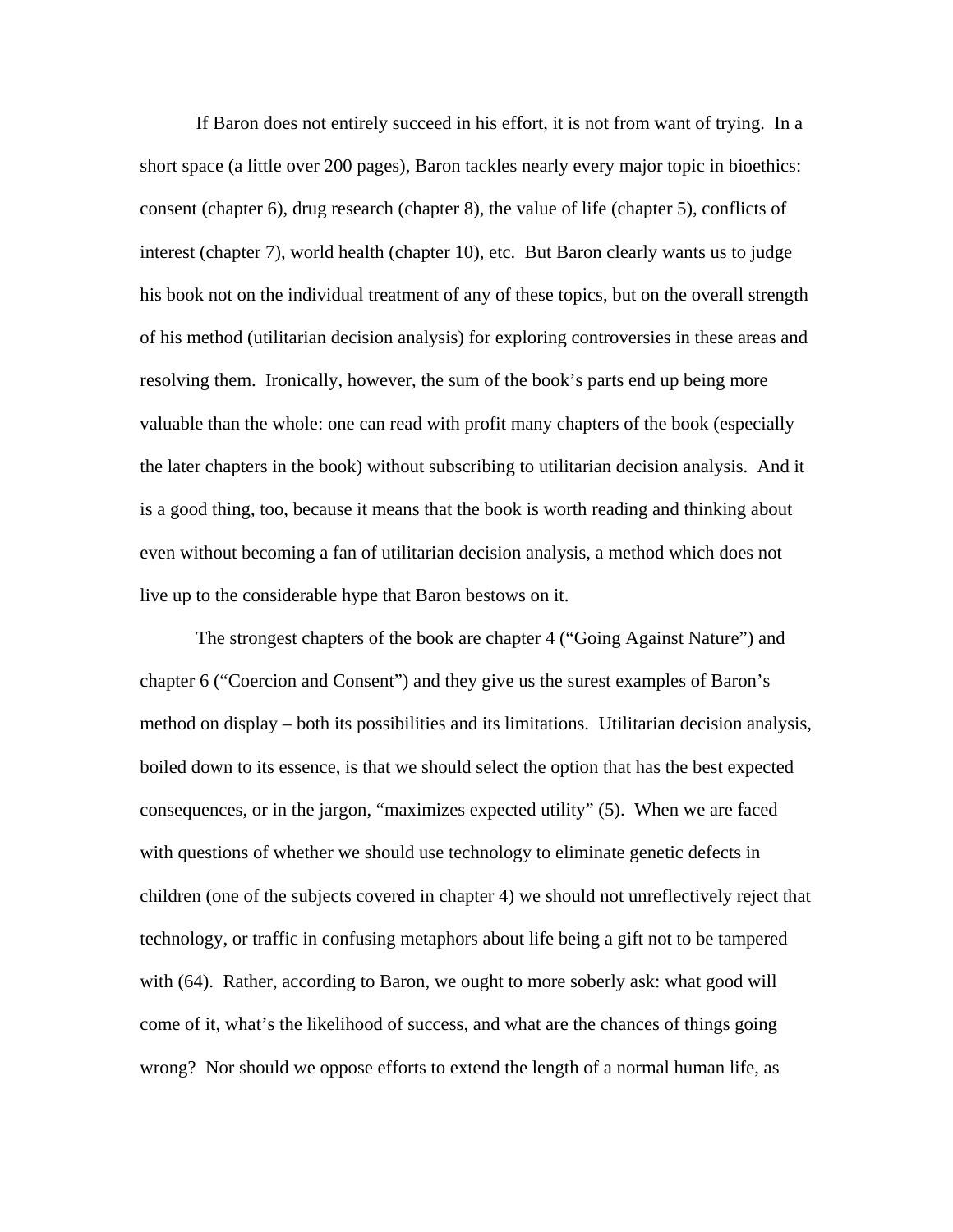"going against nature." Whether extending the normal life span is good or bad, Baron writes, is not a conceptual question, or one to be decided based on intuition, but an empirical one, which could go either way (80)

 Baron's arguments against those who would appeal to nature, and to associated metaphors that life is a "gift" and not a product of our wills are compelling, but it is unclear what utilitarian decision analysis proposes to put in their places. Baron's candidate is utility, obviously. But what is utility? Baron writes in one place early on that, "good consequences are, by definition, good. So giving them up for the sake of some other principle at least requires a difficult trade" (7). This is unhelpfully tautological. What we want to know is what consequences *are* good. Later on, Baron writes (mysteriously) that "our methods for measuring are crude. … But utility, like time, can become a better-defined construct as we learn how to measure it better" (50). But how are we to fine tune our construct? One way of asking this question is to ask what is supposed to be included when weighing utilities. This is a question that dogs utilitarianism, no matter how well-defined our utility "construct" is.

 Take an example from Baron's chapter on "going against nature. Suppose many people find human cloning physically disgusting and so want it heavily regulated, or even banned (Leon Kass famously opposed cloning by appealing to the "wisdom of disgust" in his popular writings). Does this give us a reason to avoid cloning according to utilitarian decision analysis? The answer to this, surprisingly, is that it depends. Baron says that even "moralistic utilities," that is, utilities that favor some result that does not advance the goals of other people, are still utilities (75). They, therefore, must be weighed against other more mundane utilitarian factors, such as freedom from pain and physical and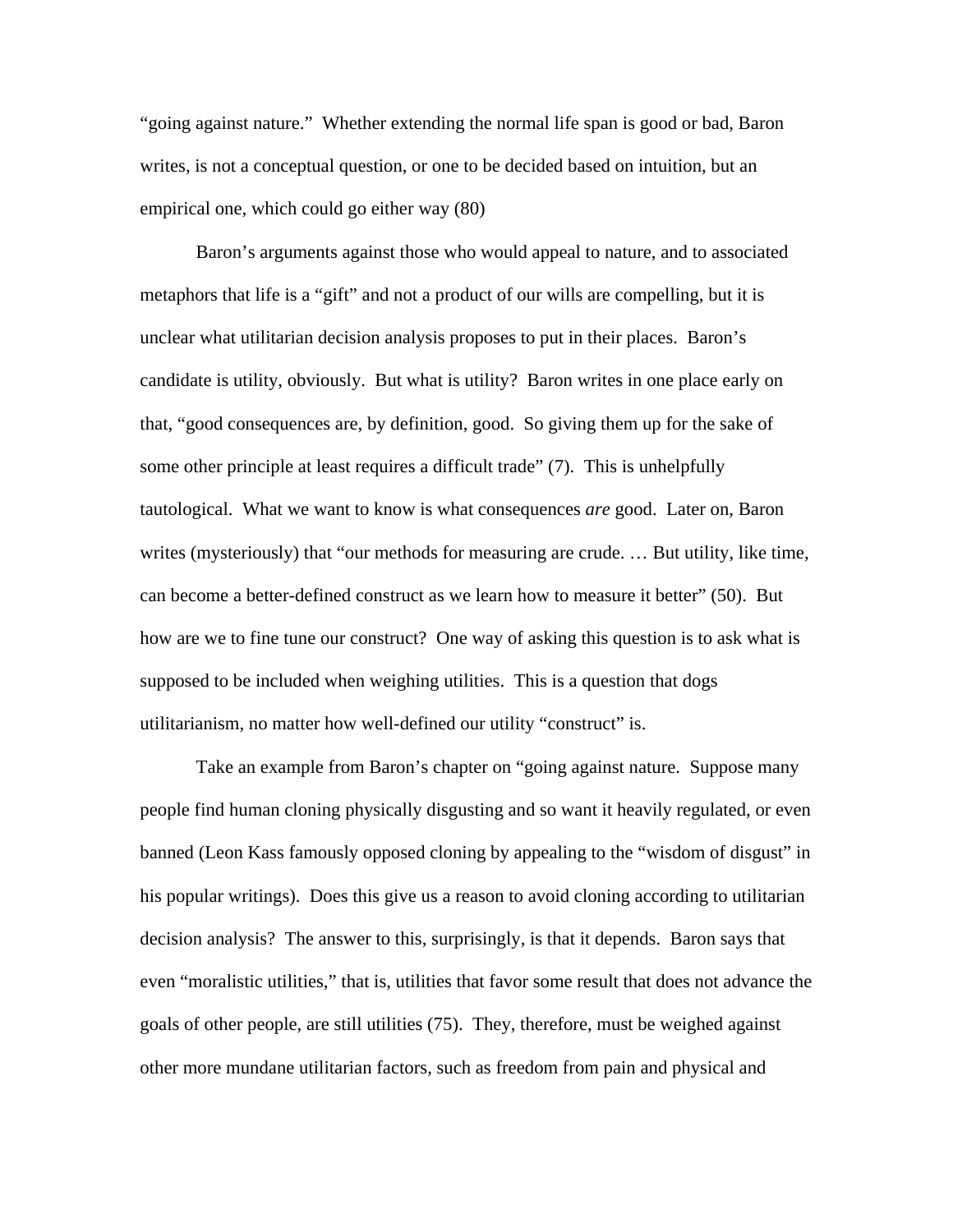mental well-being. Accordingly, if enough people find human cloning disgusting, and are passionate about their disgust, then the utilities weigh in favor of a ban. As a result, Baron's method may not yield a result that changes the status quo, but instead one that justifies it – giving weight to the desires of those who oppose cloning, euthanasia, and the like, even when those desires are based on what Baron believes are inadequate or "evil" (153) reasons, such as the fact that life is a "gift" or that cloning is "unnatural."

 The objection, then, is that what Baron seems to want excluded from decision analysis (desires based on tradition, intuition, or religion) may nonetheless be included by it, because the feelings of disgust, or disappointment are still the preferences of some people, and utilitarianism is bound to take those preferences ("moralistic utilities") into account. Baron writes that there may be some utility to be gained by discouraging such preferences, but he concedes that it is an open, empirical question whether the gain from getting rid of them will outweigh the expense of trying to override them. Even if, as Baron suggests at one point, we turn over most biomedical decisionmaking to experts (212), those experts will still have to weigh the preferences people have. And those preferences may favor results which some of us (including Baron) might regard as unfortunate. The expert utilitarian calculus will still give us garbage, if we put garbage in it.

 Baron himself is divided between whether he wants to defer to our intuitions or to expose and change them. In the space of two pages, he advocates "greater reliance on experts in decision analysis" (212) but also claims that if we accepted his recommendations, then "[b]ioethics will not be so much a matter of telling us what desires we ought to have" (213). Strictly speaking, these two points are not in tension: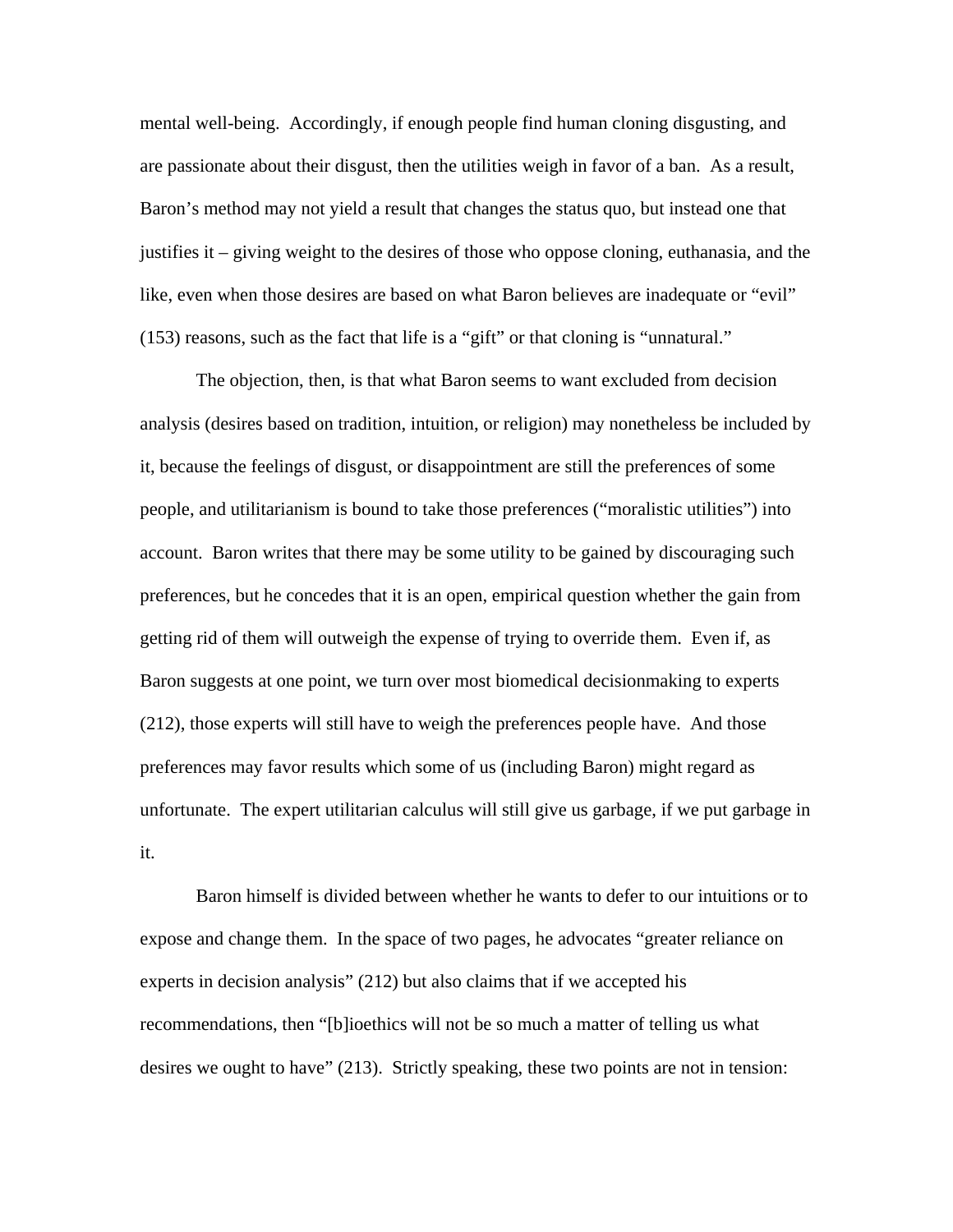the experts could tell us how best to realize the desires that we have. But if this is the case, then there is no guarantee that our desires will always be rational or will maximize such familiar values as "life, freedom from pain, and physical and mental capacity" (82). People might have what Baron calls "evil desires" (153), for instance, a desire for privacy might prevent some useful research from being done. Such desires, evil though they may be, if they are strong enough, *should* prevail, according to Baron's utilitarian decision analysis, surely not his own favored result.

 If the worry in the chapter on "going against nature" is that the utilitarian analysis is not radical enough because it ratifies the preferences of the status quo, a worry we might have with the chapter on consent (chapter 6) is that utilitarianism is too radical. The benefit of utilitarian analysis, Baron avers, is that it demystifies many values and lets us see them either as not true values, or as values that are instrumental for other ends. A case in point is autonomy. Baron writes that the value of having people make their own decisions (i.e., being autonomous) is that they are often in a better position to know what is good for them, and also because people get better and making choices the more choices they make (102, 113). We should not, therefore, regard autonomy as a "fundamental value," but as only an instrumental one – it usually leads to the best decisions for those involved. This straightforwardly instrumentalist analysis of autonomy leads Baron to look at informed consent in a certain way. The need for such consent has value when these autonomy-based utilities are realized, that is, when autonomy seems to promote the better decision. When autonomy does not contribute to better decision-making, it accordingly has less value.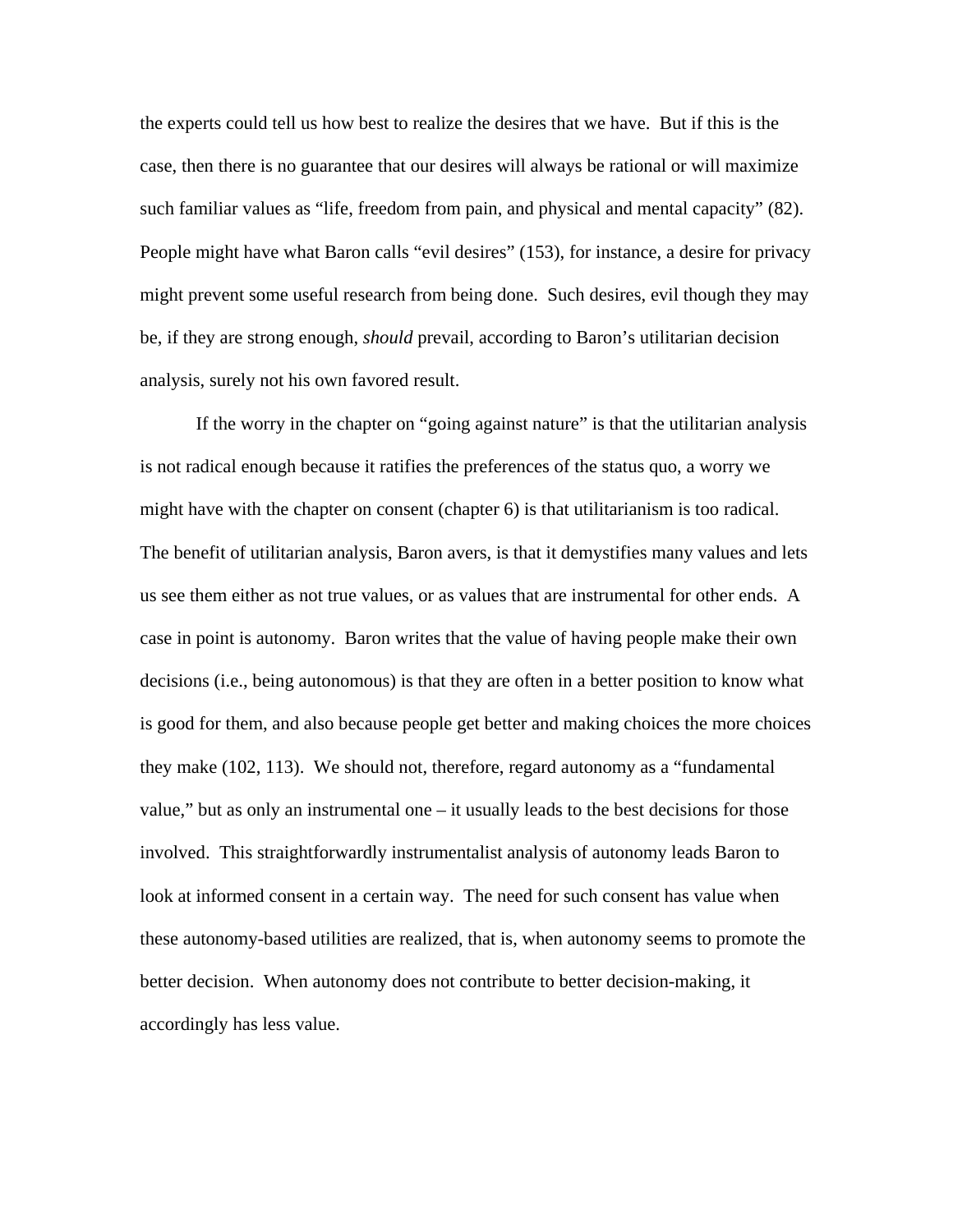But we might wonder whether the value of autonomy is being obscured, rather than being demystified on this account. The value of autonomy, we might think, is realized even when we do *not* make our best choices, or even learn anything from them: the value of autonomy is the value of being able to be the authors of our own lives, even if those lives go badly. The point is that these choices are what make a life that is genuinely ours and not somebody else's: and our choices make our life *ours* even when we choose the less optimal path. If we look at it this way, the value of autonomy cannot be easily traded off with an increase in our well-being, because it is a value that is independent of how our lives go, generally speaking. The importance of informed consent, then, is not necessarily that we are better knowers of our own wishes, but because more deeply our choices constitute who we are and that this can have a value even if our choices are not utility maximizing. This is not to say that the value of consent should always override other values, only that it cannot be reduced in any simple or straightforward way to a utilitarian analysis – even one that acknowledges that we may have a strong preference for securing our autonomy (as Baron's does [113]), because autonomy may have value even if we do not prefer it in our own lives.

 This points to a wider critique of Baron's method. Baron argues that bioethics, as it presently stands, relies too much on intuition and judgment, "intuitive heuristics and biases" (212). But Baron's dissatisfaction with intuition may signal a dissatisfaction with the pluralism we intuitively may feel about values; there are more things that matter than utility alone, and which are not merely a means to maximizing utility. Autonomy may be one of those values. Being in accord with "nature," although certainly more mysterious, may also be one of those values. And if there are many values, then it becomes harder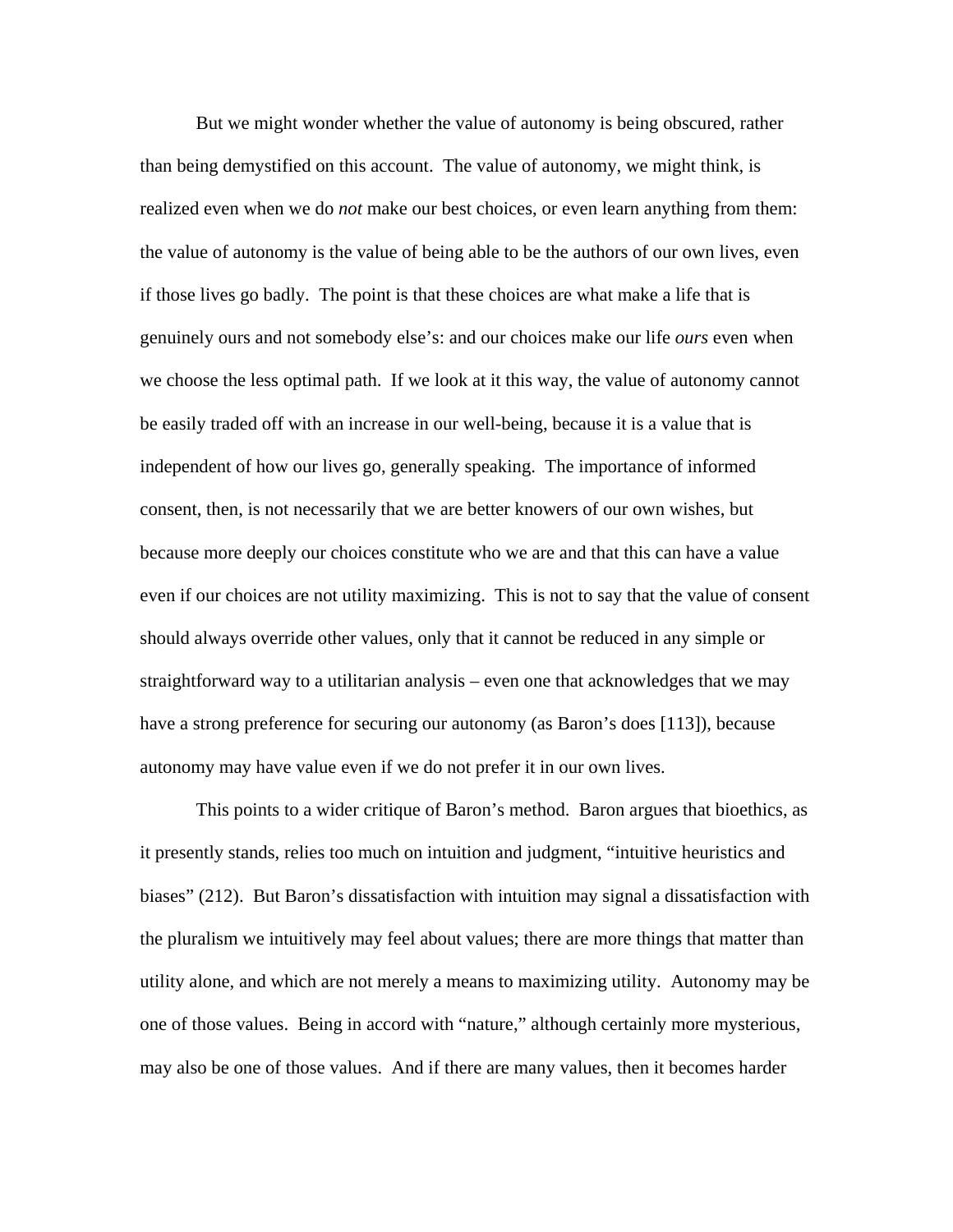simply to plug them into a utilitarian calculus and expect to get an unambiguous answer. If this is correct about the value that are at play in bioethics (and I think this is), then this limits bioethics' ability to be "more technical" as Baron hopes (213): we cannot so easily discover a formula that will tell us when to trade off autonomy for more utility. To do so, I am suggesting, would result in falsely assuming that one value (for example, autonomy) could be reduced to another (utility), and that we could simply add up the utilities on both sides and then make our decision.

 Baron writes in his preface that for him, "many moral intuitions are interesting psychological phenomena rather than windows into some sort of moral truth" (xi). We have seen that, even *qua* psychological phenomena, utilitarian decision analysis cannot wholly dispense with moral intuitions: it must respect people's moral intuitions, even if they are evil, or simply "yuck reactions." But a better defense of utilitarian decision analysis would more directly confront people's moral intuitions, and Baron goes some of the way towards doing this. But he does not go far enough. He asks probing questions about why people might worry that cloning would demean life, rather than enhance it (32). These questions are a start, but we might want more. It would have been better, to treat the intuitions as possibly having some truth, rather than simply dismissing them because they cannot fit easily within a utilitarian framework. We might ask, what does it mean to argue that cloning is demeaning, or that life is a gift and not a product of our wills? To say that some values (autonomy and privacy, for example) do not easily fit within an economic analysis is not the same thing as saying that they do not exist. Baron admits that he is not dealing with all goods, and especially not any idea of the "social good" (5); but excluding these from analysis does not make them go away. Any